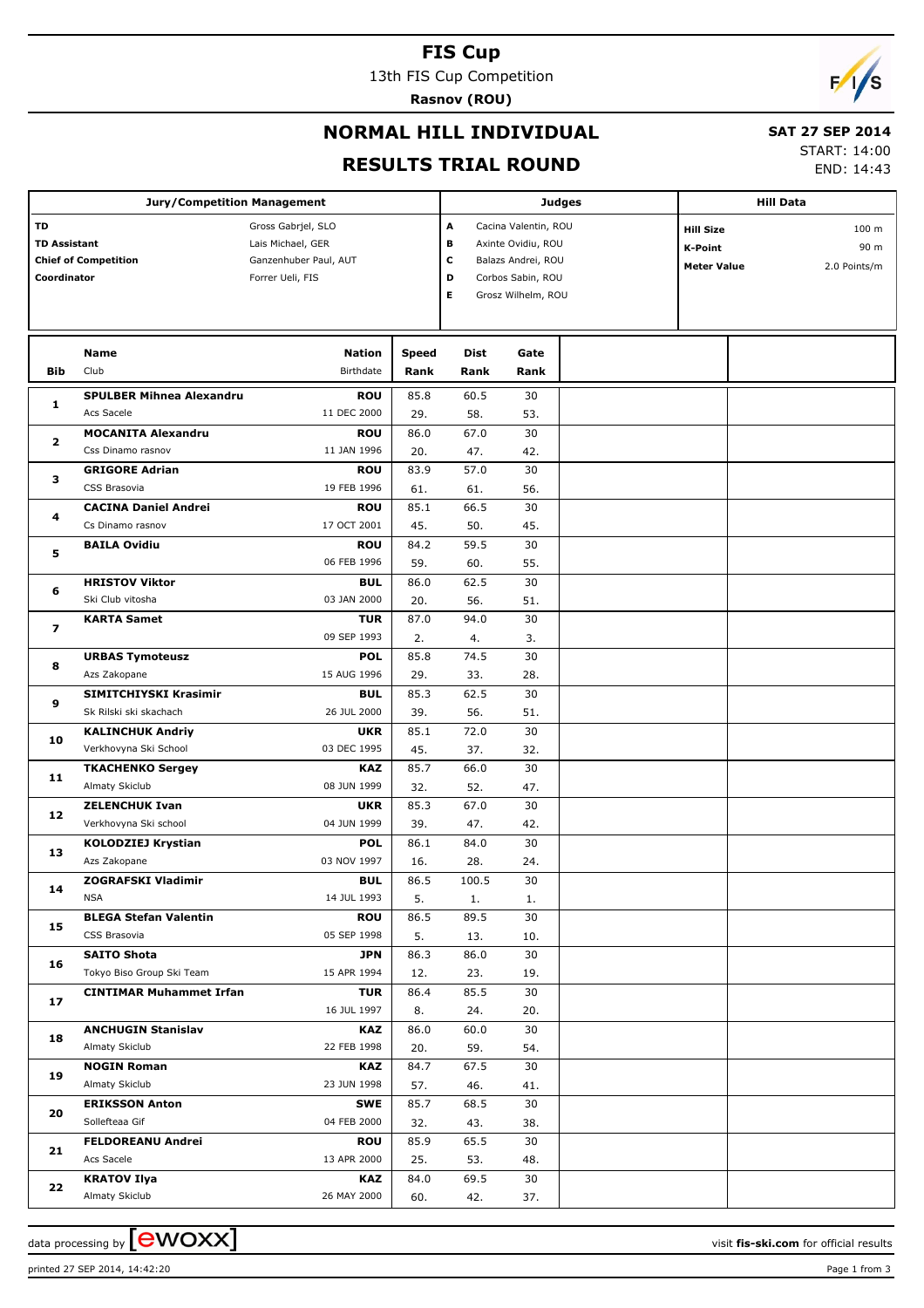### **FIS Cup**

13th FIS Cup Competition

**Rasnov (ROU)**



### **NORMAL HILL INDIVIDUAL**

#### **SAT 27 SEP 2014**

#### **RESULTS TRIAL ROUND**

START: 14:00 END: 14:43

|            | Name                                 | <b>Nation</b>             | <b>Speed</b> | Dist        | Gate      |  |
|------------|--------------------------------------|---------------------------|--------------|-------------|-----------|--|
| <b>Bib</b> | Club                                 | Birthdate                 | Rank         | Rank        | Rank      |  |
|            | <b>PACURAR Radu Mihai</b>            | <b>ROU</b>                | 85.1         | 64.0        | 30        |  |
| 23         | Cs Dinamo rasnov                     | 06 SEP 2001               | 45.          | 55.         | 50.       |  |
|            | <b>MARUSYAK Yevgen</b>               | <b>UKR</b>                | 85.5         | 73.0        | 30        |  |
| 24         | Verkhovyna Ski school                | 16 MAR 2000               | 37.          | 35.         | 30.       |  |
|            | <b>ADILOV Akram</b>                  | <b>KAZ</b>                | 85.3         | 68.5        | 30        |  |
| 25         |                                      | 10 FEB 1995               | 39.          | 43.         | 38.       |  |
| 26         | <b>IPCIOGLU Fatih Arda</b>           | <b>TUR</b>                | 85.1         | 89.5        | 30        |  |
|            |                                      | 28 SEP 1997               | 45.          | 13.         | 10.       |  |
| 27         | <b>DEVALL Sebastian</b>              | <b>SWE</b>                | 84.9         | 67.0        | 30        |  |
|            | Sollefteaa Gif                       | 14 MAR 2000               | 53.          | 47.         | 42.       |  |
| 28         | <b>MITEV Evelin</b>                  | <b>BUL</b>                | 85.1         | 56.5        | 30        |  |
|            | Sk Rilski ski skachach               | 05 MAY 1998               | 45.          | 62.         | 57.       |  |
| 29         | <b>GUNGEN Munir</b>                  | <b>TUR</b>                | 84.9         | 71.5        | 30        |  |
|            |                                      | 24 AUG 1998               | 53.          | 39.         | 34.       |  |
| 30         | <b>FARKAS Hunor</b><br>Cs Dinamo     | <b>ROU</b><br>18 SEP 2001 | 85.3<br>39.  | 74.0<br>34. | 30<br>29. |  |
|            | YAKIBYUK Igor                        | <b>UKR</b>                | 86.0         | 88.5        | 30        |  |
| 31         | Verkhovyna                           | 02 JAN 1995               | 20.          | 16.         | 12.       |  |
|            | <b>SOLCAN Mihai Andrei</b>           | <b>ROU</b>                | 85.1         | 65.0        | 30        |  |
| 32         | Csu Brasov                           | 11 DEC 1999               | 45.          | 54.         | 49.       |  |
|            | <b>FLEMSTROEM Marcus</b>             | <b>SWE</b>                | 84.5         | 70.0        | 30        |  |
| 33         | Sollefteaa Gif                       | 07 APR 1999               | 58.          | 40.         | 35.       |  |
|            | <b>TATU Robert Valentin</b>          | <b>ROU</b>                | 86.0         | 93.5        | 30        |  |
| 34         | CS Dinamo                            | 03 JUL 1996               | 20.          | 5.          | 4.        |  |
| 35         | <b>SATO Keiichi</b>                  | <b>JPN</b>                | 86.4         | 92.0        | 30        |  |
|            | Shimokawa Shogyo High School         | 27 JUL 1997               | 8.           | 8.          | 6.        |  |
| 36         | <b>YUKSEL Faik</b>                   | <b>TUR</b>                | 86.1         | 84.5        | 30        |  |
|            |                                      | 10 FEB 1995               | 16.          | 27.         | 23.       |  |
| 37         | <b>KINOSHITA Yuto</b>                | <b>JPN</b>                | 86.3         | 88.5        | 30        |  |
|            | Gosyogawara Agriculture and Forestr  | 27 APR 1996<br><b>TUR</b> | 12.<br>86.5  | 16.<br>88.5 | 12.<br>30 |  |
| 38         | <b>DEMIR Ayberk</b>                  | 14 FEB 1997               | 5.           | 16.         | 12.       |  |
|            | <b>ZYRYANOV Sergey</b>               | <b>KAZ</b>                | 85.7         | 68.5        | 30        |  |
| 39         | Almaty Skiclub                       | 08 FEB 2000               | 32.          | 43.         | 38.       |  |
|            | <b>BUZESCU PURICE Constantin Ro</b>  | <b>ROU</b>                | 86.9         | 91.0        | 30        |  |
| 40         | Css brasovia                         | 19 JUN 1997               | 3.           | 9.          | 7.        |  |
|            | <b>SHEYNOV Vasil</b>                 | <b>BUL</b>                |              |             |           |  |
| 41         | Rilski Ski skachach                  | 09 JUL 1998               |              |             |           |  |
| 42         | <b>BEDIR Muhammed Ali</b>            | <b>TUR</b>                | 85.1         | 72.0        | 30        |  |
|            |                                      | 24 MAR 2000               | 45.          | 37.         | 32.       |  |
| 43         | <b>ZOGRAFSKI Martin</b>              | <b>BUL</b>                | 83.9         | 66.5        | 30        |  |
|            | Ski Club samokov                     | 03 SEP 1998               | 61.          | 50.         | 45.       |  |
| 44         | <b>KALINICHENKO Vitaliy</b>          | <b>UKR</b>                | 85.2         | 87.0        | 30        |  |
|            | Vorokhta Ski School                  | 09 AUG 1993               | 44.          | 21.         | 17.       |  |
| 45         | <b>WASEK Pawel</b><br>KS Wisla Wisla | <b>POL</b><br>02 JUN 1999 | 85.0         | 70.0        | 30        |  |
|            | <b>OZTASYONAR Mustafa</b>            | <b>TUR</b>                | 52.<br>85.7  | 40.<br>72.5 | 35.<br>30 |  |
| 46         |                                      | 03 MAR 1993               | 32.          | 36.         | 31.       |  |
|            | <b>IWASA Yuken</b>                   | JPN                       | 85.3         | 87.0        | 30        |  |
| 47         | Sapporo Jumping Junior Sports Club   | 02 JUL 1999               | 39.          | 21.         | 17.       |  |
|            | <b>KARATSUPA Stanislav</b>           | KAZ                       | 83.9         | 53.5        | 30        |  |
| 48         |                                      | 05 JUL 2000               | 61.          | 63.         | 58.       |  |
|            |                                      |                           |              |             |           |  |